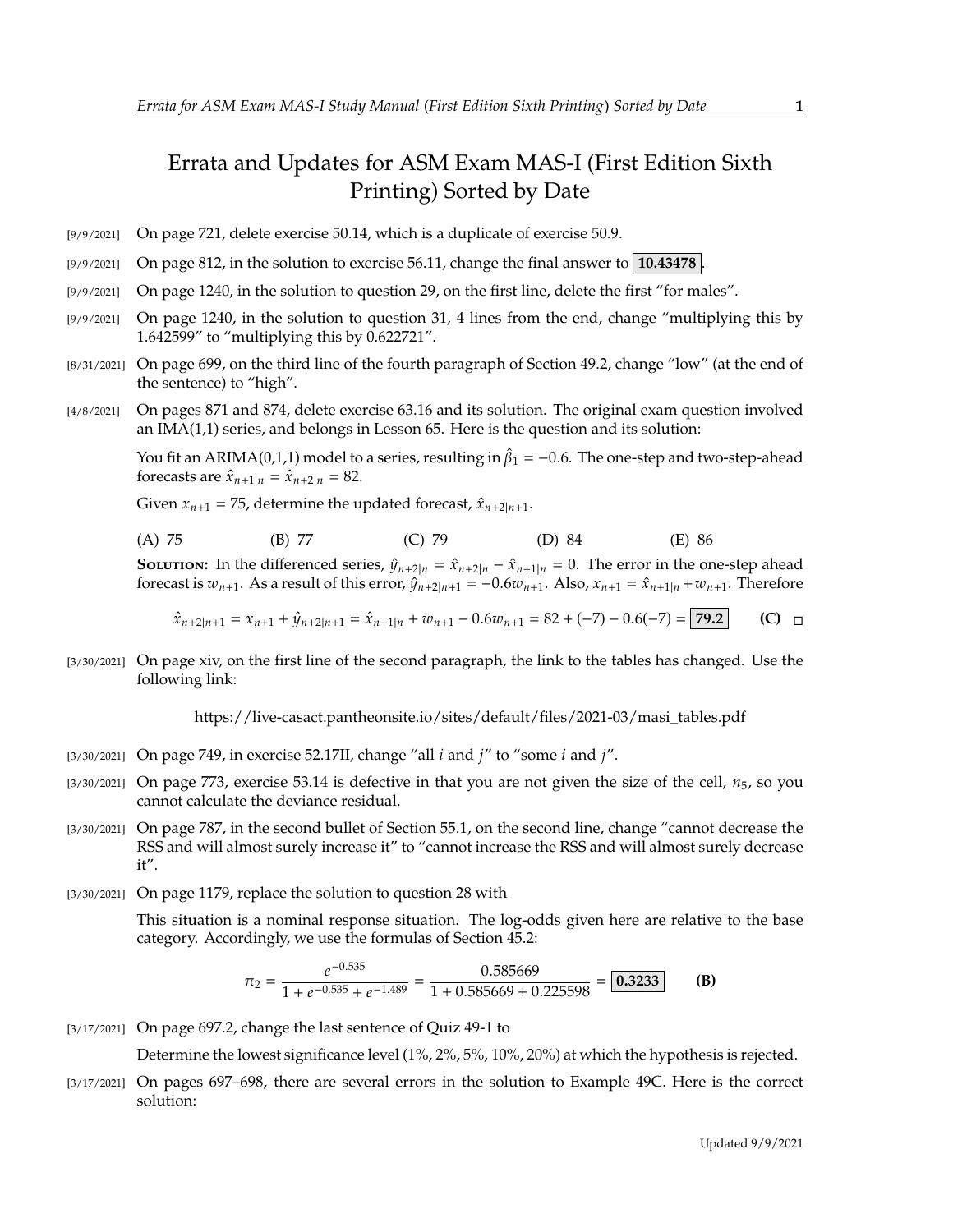**SOLUTION:** The restriction means

$$
y_i = \beta_1 + \beta_2 x_{i2} + (\beta_2 + 1)x_{i3} + \varepsilon_i
$$

Collecting  $\beta_1$  terms, this becomes

 $y_i - x_{i3} = \beta_1 + \beta_2(x_{i2} + x_{i3}) + \varepsilon_i$ 

We now compute the error sum of squares for both models. For the original 3-parameter model, the design matrix is  $(1 \quad 1 \quad 2)$ 

$$
\mathbf{X} = \begin{pmatrix} 1 & 1 & 2 \\ 1 & 2 & 1 \\ 1 & 3 & 7 \\ 1 & 5 & 3 \\ 1 & 7 & 4 \\ 1 & 8 & 10 \end{pmatrix}
$$

The fitted parameters are

$$
(\mathbf{X}^{\mathsf{T}}\mathbf{X})^{-1} = \begin{pmatrix} 0.67965 & -0.08432 & -0.03280 \\ -0.08432 & 0.04421 & -0.02383 \\ -0.03280 & -0.02383 & 0.03024 \end{pmatrix}
$$

$$
\mathbf{X}^{\mathsf{T}}\mathbf{y} = \begin{pmatrix} 104.2 \\ 714.6 \\ 799.2 \end{pmatrix}
$$

$$
(\mathbf{X}^{\mathsf{T}}\mathbf{X})^{-1}\mathbf{X}^{\mathsf{T}}\mathbf{y} = \begin{pmatrix} 8.8184 \\ 0.7220 \\ 2.5378 \end{pmatrix}
$$

« The fitted values are  $\hat{y}_i = 14.61, 12.80, 28.75, 20.04, 24.03, 39.98$ . The error sum of squares is  $\sum (y_i - \hat{y}_i)^2 = 56.52.$ 

For the alternative regression, the revised variables are

| $x_2 + x_3$ | $\mathbf{v}-\mathbf{x}_3$ |
|-------------|---------------------------|
| 3           | 8.1                       |
| 3           | 14.0                      |
| 10          | 23.5                      |
| 8           | 21.3                      |
| 11          | 16.9                      |
| 18          | 29.4                      |

Let the revised independent variable be  $x^* = x_2 + x_3$  and let the revised dependent variable be **y**<sup>\*</sup> = **y** − **x**<sub>3</sub>. So we are fitting  $y_i^* = \beta_1 + \beta_2 x_i^*$ .

The fitted parameters are

$$
b_2 = \frac{\sum (x_i^* - \bar{x}^*)(y_i^* - \bar{y}^*)}{\sum (x_i^* - \bar{x}^*)^2} = \frac{186.97}{158.83} = 1.1765
$$
  

$$
b_1 = \bar{y}^* - b_2 \bar{x}^* = 18.867 - 1.1765(8.8333) = 8.4743
$$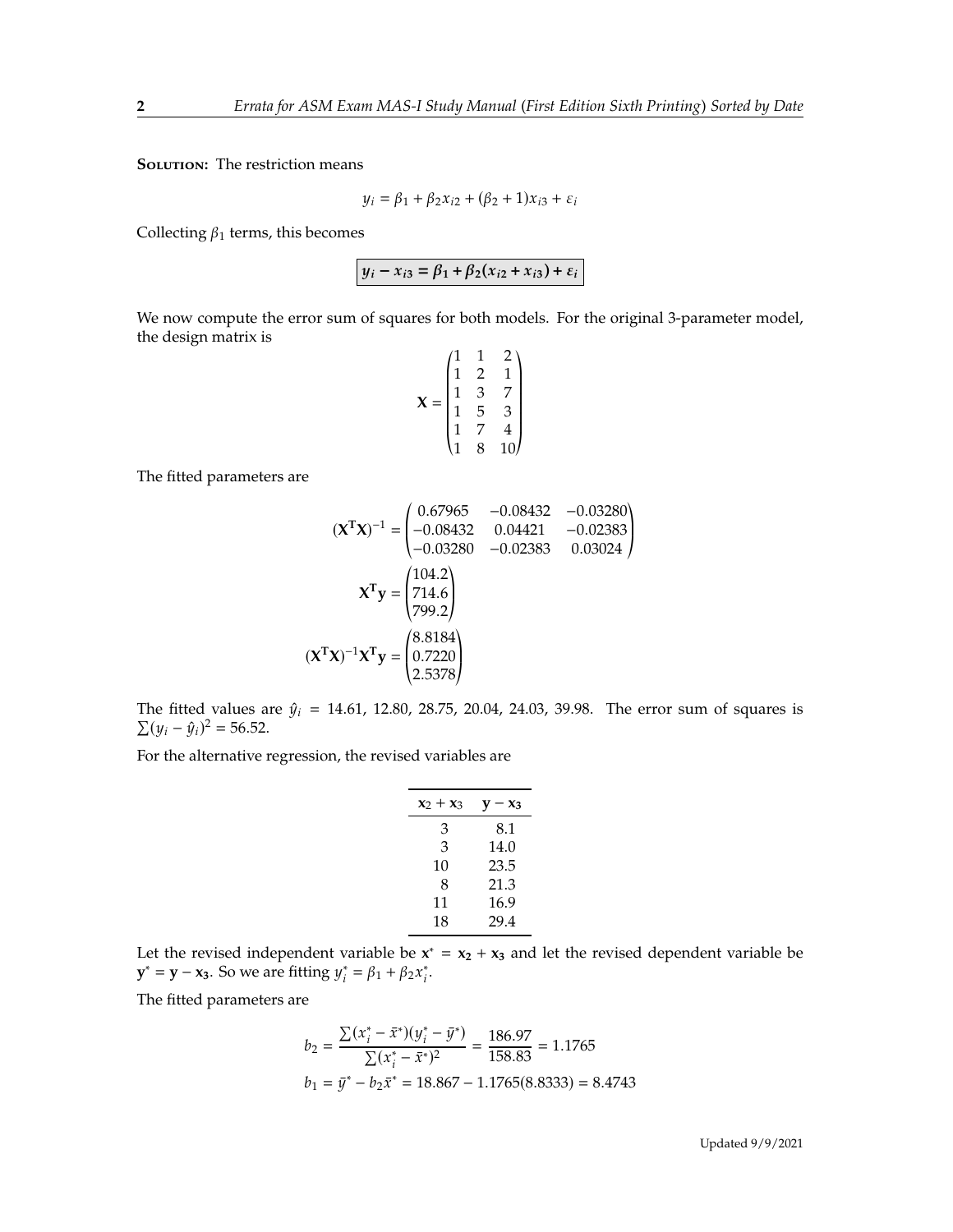Recall that the error sum of squares is the total sum of squares,  $\sum (y_i^* - \bar{y}^*)^2$ , minus the regression<br>sum of squares,  $\sum (G^* - \bar{g}^*)^2$ . Since  $G^* = h + h$  of and  $\bar{g}^* = h + h + \bar{g}^*$ . The regression sum of squares sum of squares,  $\sum (\hat{y}_i^* - \bar{y}^*)^2$ . Since  $\hat{y}_i^* = b_1 + b_2 x_i^*$  and  $\bar{y}^* = b_1 + b_2 \bar{x}^*$ , The regression sum of squares is  $\sum b_2^2 (x_i^* - \bar{x}^*)^2$ . Now,  $\sum (y_i^* - \bar{y}^*)^2 = 281.8133$  and  $\sum (x_i^* - \bar{x}^*)^2 = 158.8333$ . Therefore the error sum  $\sum_{1}^{n} \frac{1}{2}$  of squares is

$$
\sum (y_i^* - \bar{y}^*)^2 - b_2^2 \sum (x_i^* - \bar{x}^*)^2 = 282.8133 - 1.1771^2 (158.8333) = 61.97
$$

Since  $n = 6$  and  $p = 3$ , then  $n - p = 3$ . Also, the number of restrictions is  $q = 1$ . The F statistic is

$$
F_{q,n-p} = F_{1,3} = \frac{(61.97 - 56.52)/1}{(56.52/3)} = \boxed{0.2888}
$$

[3/17/2021] On page 714, change the last sentence of the solution to Quiz 49-1 to

So 20% is the lowest significance level at which the hypothesis is rejected.

[3/17/2021] On page 1049, on the first line, change the url to

<https://www.casact.org/exams-admissions/exam-results/past-exams-pass-marks>.

Unfortunately, pre-2011 exams are no longer available, making Sections B.1–B.12 useless. Also, all links have changed, so the direct links to each exam in the other sections are no longer valid.

- $[2/27/2021]$  On page 811, in exercise 56.20, in the table, change the value for Y corresponding to  $X_1 = 3$ ,  $X_2 = 4$ from 4 to 5.
- $[2/27/2021]$  On page 1156, in the solution to question 33, change  $18.75 + 34.75 + 53.5$  to  $18.75 + 34.75 = 53.5$ , and change "eror" to "error".
- $[2/27/2021]$  On page 1157, at the beginning of the solution to question 35, change "Section 53.1" to "Section 53.2".
- [2/25/2021] On page 817, add the following paragraph right before Section 57.3:

The textbook's version of this formula omits  $1/n$ : the sum of the squared errors, rather than the average is used, even though in the corresponding formula for regression (equation (5.3)) the average is used.

- [2/13/2021] On page 859, in exercise 62.8, on the first line, replace  $\beta_t$  with  $\beta t$ .
- [1/24/2021] On page 678, on the displayed line 8 lines from the bottom of the page, change  $(\mathbf{y} \widehat{\mathbf{y}}^T)$  to  $(\mathbf{y} \widehat{\mathbf{y}})^T$ .
- [1/23/2021] On page 671, in exercise 47.14, the last sentence should be "Calculate the scores vector for  $\mu$  and  $\sigma$ .
- [1/23/2021] On page 672, in exercise 47.17, the fifth model should include **x**1; replace **x**2, **x**3, **x**4, **x**<sup>5</sup> with **x**1, **x**2, **x**3, **x**4, **x**5.
- $\lbrack 1/22/2021\rbrack$  On page 649, in exercise 46.4, in the table, change  $x_1$ ,  $x_2$ ,  $x_3$  to  $x_2$ ,  $x_3$ ,  $x_4$  respectively.
- [1/22/2021] On page 659, in the solution to exercise 46.19, on the second to last line, there should be a line break between  $\begin{pmatrix} 2.698 \\ 6.12 \end{pmatrix}$ and  $\mathbf{b}^{(1)}$ .
- [1/20/2021] On page 612, 9 lines from the bottom, change ". . . *odds ratio*". The odds ratio is defined. . . " to ". . . *odds*. Odds is defined. . . ".
- [1/20/2021] On page 628, in exercise 45.18, change "relative odds" to "odds ratio".
- [1/20/2021] On page 629, in exercise 45.22, the fitted coefficients are impossible, since they must be monotonically non-decreasing, so Intercept(Important) should be greater than Intercept(Not important). As a simple fix, change <sup>0</sup>.<sup>14</sup> to <sup>−</sup>0.14.